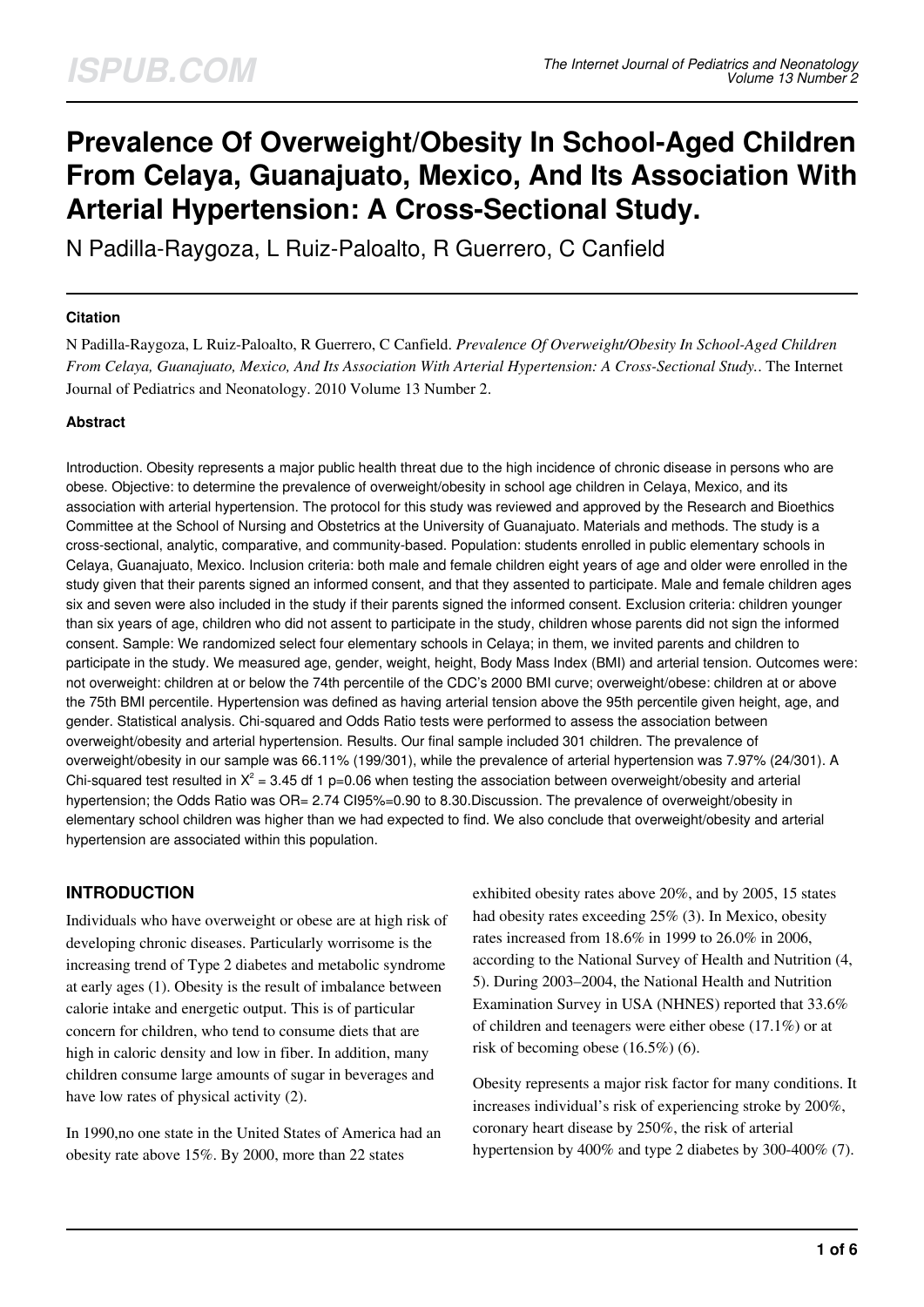Factors associated with obesity include intake of processed foods with high caloric density, being weaned at an early age, and low intake of fruits and vegetables (low intake of foods with low caloric density). Other factors associated with obesity include urbanization and the mechanization of transportation (e.g., driving for transportation rather than walking or riding a bike). Engaging in non-physical activities such as watching T.V., using the computer, and playing video games rather than participating in physical activities are also associated with obesity (4). Interestingly, attending school is also associated with obesity among children, and 26% of children become obese before adolescence (4). For children, the consequences of overweight/obesity are many and varied:

Physical: Glucose intolerance, insulin resistance, type 2 diabetes, arterial hypertension, lipid conditions, fatty liver, sleep apnea and orthopedic problems.

Emotional: Low self-esteem, negative body image and depression.

Social: Discrimination, negative stereotyping, anorexia and bulimia.

All of these factors have the potential to cause further damage to children's health. They also represent an overwhelming additional burden to the Mexican health care system. Therefore, we must explore strategies aimed at preventing or reducing the prevalence of obesity and overweight in children. The first step to achieving this goal is to determine the prevalence of obesity among school age children. For this reason, the objective of this study was to determine the prevalence of overweight/obesity in school age children in Celaya, Guanajuato. As overweight/obesity is the primary risk factor for arterial hypertension (8), we also wanted to determine the association between overweight/obesity and arterial hypertension within this population . It was necessary for us to conduct this study because data on overweight/obesity and arterial hypertension are not available in the regional literature.

Our protocol was reviewed and approved by Research and Bioethics Committee at the School of Nursing and Obstetrics of Celaya, University of Guanajuato.

# **MATERIAL AND METHODS**

Study design: this is a cross-sectional, analytic, comparative, community-based study.

Population: students attending public elementary schools in Celaya, Guanajuato, Mexico.

Subjects.

# **INCLUSION CRITERIA**

Male and female children, eight years of age or older, whose parents signed the informed consent and who assented to participate.

Male and female children, six and seven years of age, whose parents signed the informed consent.

# **EXCLUSION CRITERIA**

Children, eight years of age or older, who did not assent to participate in the study.

Children whose parents did not sign the informed consent.

Sample: we identified 176 public elementary schools in Celaya and randomly selected 4. Within these selected institutions, we invited parents and children to participate in the study.

Sample Size: In order to calculate the sample size, our anticipated obesity prevalence was set at 46%, with a maximum obesity prevalence of 55%. From a population of 49,671 children enrolled at public elementary schools, and given the expected prevalence, our sample size was set at 118 children (EpiInfo 3.5.1, 2008,CDC, Atlanta, GA, USA).

We measured :

Age, determined as the time between the birthday and interview date, in years. Gender was established by assessing phenotypic characteristics; it was measure as male or female. Weight was measured using the Medidata MS Series®, which is a digital scale with an altimeter. Children were weighed wearing the minimum amount of clothing deemed acceptable and without shoes. It was measure in kilograms. Height was measured using the Medidata MS Series®. Children were measured standing in an erect position without shoes. It was measure in meters. Body Mass Index (BMI) was the weight/height expressed in squared meters; it was the body mass. Arterial tension was measured using the RossMax® digital baumanometer three consecutive times per participant.

We classified children in terms of whether they were overweight, obese or severely obese. Non-overweight children were defined as having a BMI at or below the 74th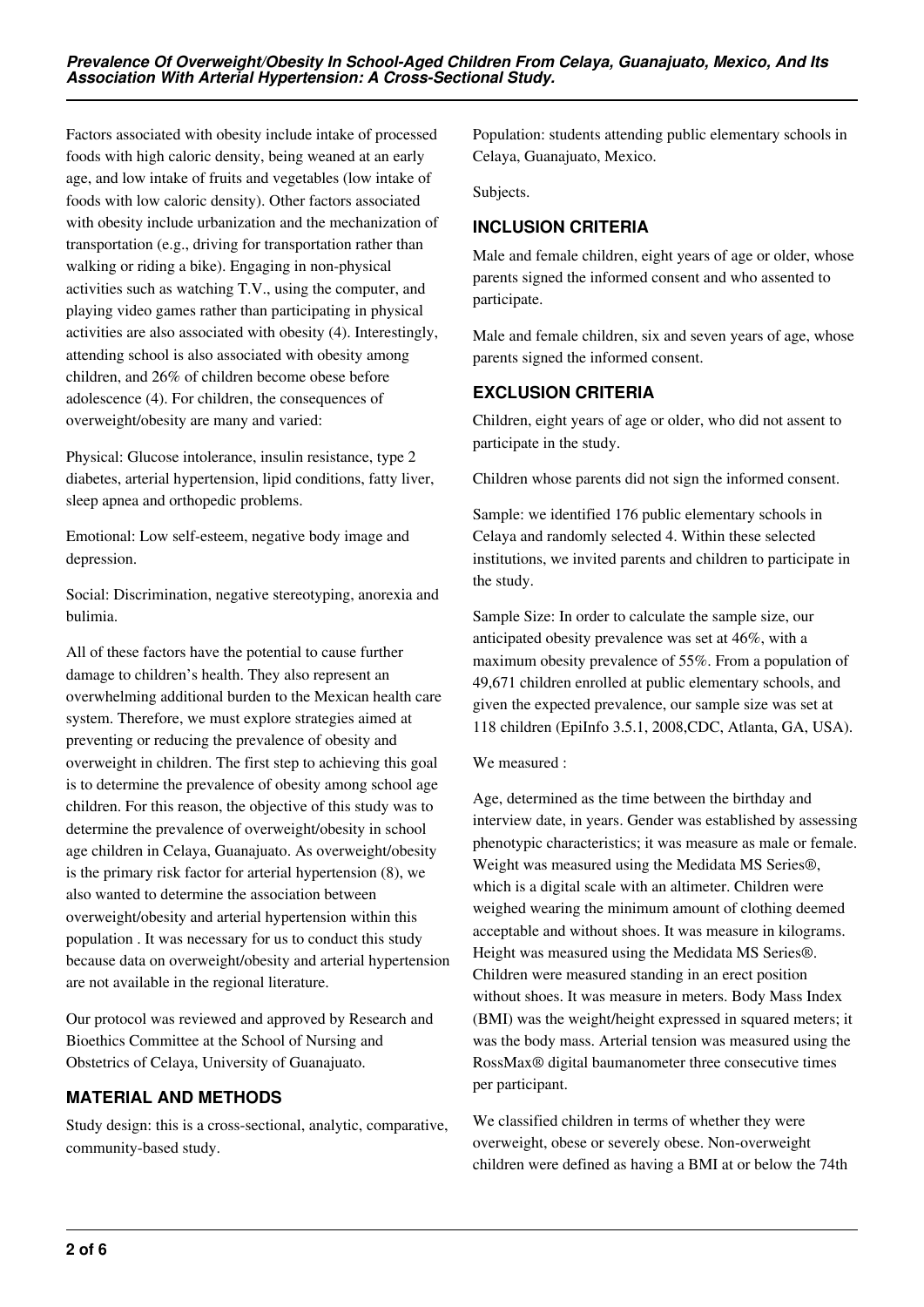percentile using the CDC's pediatric BMI curve from 2000. Overweight/obese children were defined as those having a BMI at or above the  $75<sup>th</sup>$  percentile using the same curve (10). Within the overweight/obese group, children having a BMI between the  $75th-84$ <sup>th</sup> percentiles were considered overweight, those between the 85th-96th percentiles were considered obese, and those in the 97 $<sup>th</sup>$  percentile or above</sup> were considered severely obese. Arterial hypertension was defined as arterial tension above the 95th percentile given the participant's height, age and gender (11).

# **STATISTICAL ANALYSIS**

Descriptive statistics were employed in order to summarize each of the variables. Chi-squared test was also used to investigate the association between overweight/obesity and arterial hypertension.. The Odds Ratio (OR) between arterial hypertension and obesity was established in order to understand the effect of obesity on arterial hypertension. Additionally, we used chi-squared test to investigate trend in the association between arterial hypertension and different categories of BMI (not overweight, overweight, obese, severely obese).

In order to demonstrate the statistical significance of our results, the p value was fixed at 0.05.

All statistical analysis was done using Stata 10.0®.

# **RESULTS**

We invited 400 parents to allow their children to participate in the study. 75.25% (301/400) agreed to allow their children to participate, thus our sample was comprised of 301 children. The mean of age within our sample was 8.79±1.83 years; mean of weight 36.39±13.38 kilograms, mean height 1.32±0.13 meters, mean BMI 20.30±4.70 Kg/m2, mean SBP 112.70±13.93 mm/Hg, mean DBP 73.11±11.37 mm/Hg (Table I).

# **Figure 1**

Table I Quantitative characteristics of the school age children, Celaya, 2009 (n=301)

| <b>Variable</b>                      | Range          | <b>Mean</b> | <b>Standard</b> |  |
|--------------------------------------|----------------|-------------|-----------------|--|
|                                      |                |             | deviation       |  |
| Age (years)                          | 6 to 13        | 8.79        | 1.83            |  |
| <b>Weight (Kilograms)</b>            | 17.80 to 84.95 | 36.39       | 13.38           |  |
| <b>Stature (Meters)</b>              | 0.82 to 1.64   | 1.32        | 0.13            |  |
| Body Mass Index (Kg/M <sup>2</sup> ) | 13.49 to 42.24 | 20.30       | 4.70            |  |
| Systolic blood pressure (mm Hg)      | 80 to 180      | 112.70      | 13.93           |  |
| Diastolic blood pressure (mm Hg)     | 42 to 125      | 73.11       | 11.37           |  |
| .                                    |                |             |                 |  |

Source: Questionnaires of research

52.49% of our sample was male (158/301), 7.97% did have arterial hypertension (24/301), and 66.11% had overweight or obesity (199/301); within our sample, 33.89% were not overweight (102/301), and 31.23% had severe obesity (94/301). (Table II).

# **Figure 2**

Table II Qualitative characteristics of the school age children, Celaya, 2009 (n=301)

| <b>Variable</b>              | n   | 06    |
|------------------------------|-----|-------|
| Gender                       |     |       |
| Male                         | 158 | 52.49 |
| <b>Female</b>                | 143 | 47.51 |
| <b>Status of obesity</b>     |     |       |
| Overweight/obesity           | 199 | 66.11 |
| Without overweight           | 102 | 33.89 |
| <b>Group of obesity</b>      |     |       |
| <b>Severe obesity</b>        | 94  | 31.23 |
| <b>Obesity</b>               | 71  | 23.59 |
| Overweight                   | 34  | 11.30 |
| Without ovwerweight          | 102 | 33.89 |
| <b>Arterial hypertension</b> |     |       |
| Yes                          | 24  | 7.97  |
| No                           | 277 | 92.03 |
|                              |     |       |

Source: Questionnaires of research

When we performed a cross tabulation between arterial hypertension and gender, we found that there are not associated ( $X^2 = 1.05$  p=0.31) and that the OR was 0.64 when comparing females with males (Table III). The cross tabulation between high blood pressure and overweight/obesity did not reveal an association  $(X^2 = 3.45)$ , p= 0.06), and the OR was 2.74 (Table III). Children with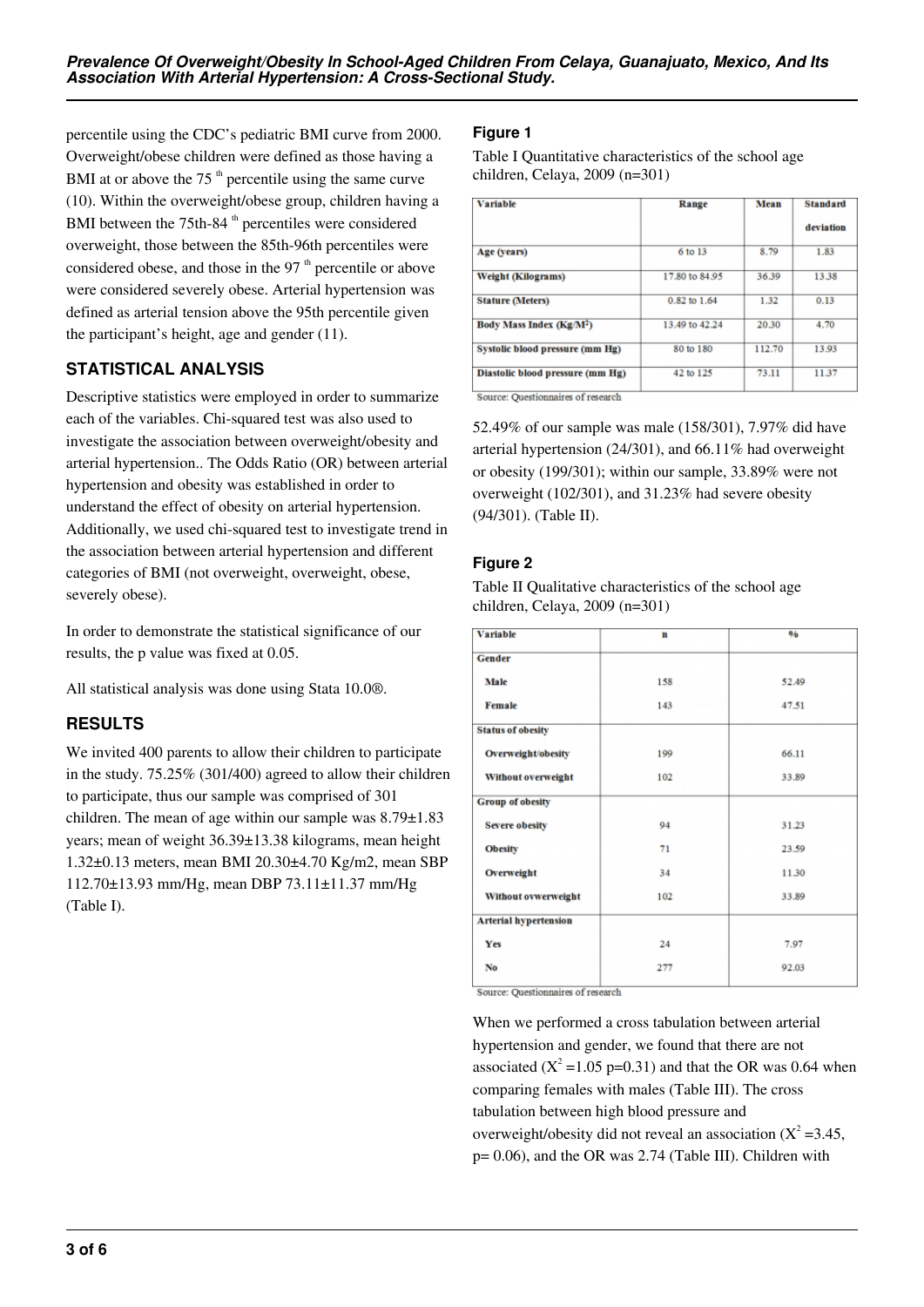arterial hypertension were 2.74 times more likely to be overweight or obese than non-hypertensive children.

## **Figure 3**

Table III. Cross-tabulation from overweight/obesity and gender with arterial hypertension, Celaya, 2009 (n=301)

|                       |              | With arterial |                          | <b>Without</b> | $\mathbf{X}^2$ | p-    | OR                        |
|-----------------------|--------------|---------------|--------------------------|----------------|----------------|-------|---------------------------|
|                       | hypertension |               | arterial<br>hypertension |                |                | value | (CI95%)                   |
|                       |              |               |                          |                |                |       |                           |
|                       | n            | 96            | n                        | 96             |                |       |                           |
| Gender                |              |               |                          |                | 1.04           | 0.31  | 0.64                      |
| Male                  |              | 15 9.49       |                          | 143 90.51      |                |       | $(0.27 \text{ to } 1.52)$ |
| <b>Female</b>         | 9            | 6.29          |                          | 134 93.71      |                |       |                           |
| <b>Status obesity</b> |              |               |                          |                | 3.45           | 0.063 | 2.74                      |
| Overweight/obesity    | 20           | 10.05         | 179                      | 89.95          |                |       | $(0.90 \text{ to } 8.30)$ |
| Without overweight    | 4            | 3.92          | 98                       | 96.08          |                |       |                           |

Source: Questionnaires of research

Table IV shows the observed association between the different categories of obesity and high blood pressure  $(p=0.007)$ . The table shows that the more severe the obesity. the more frequently arterial hypertension was observed in our sample of children. We also found that hypertensive children were 4.65 times more likely to be severely obese (Table IV). The population attributable risk of arterial hypertension in the exposed population (i.e., those children who are severely obese) is as follows: OR-1/OR =  $4.65 - 1$  /  $4.65 = 0.79 = 79\%$ . Thus, if severe obesity had been avoided in this sample, we would have avoided 79% of the hypertensive cases that were observed.

## **Figure 4**

Table IV Cross-tabulation between group of obesity and arterial hypertension, Celaya, 2009(n=301)

|                | <b>Arterial</b>         |       | With<br>arterial<br>hypertension |       | $\mathbf{X}^2$ | p-<br>value | OR<br>(CI95%) | <b>AFex</b> |
|----------------|-------------------------|-------|----------------------------------|-------|----------------|-------------|---------------|-------------|
|                | hypertension<br>96<br>n |       |                                  |       |                |             |               |             |
|                |                         |       | $\mathbf{n}$                     | 96    |                |             |               |             |
| <b>Severe</b>  | 15                      | 62.50 | 79                               | 28.52 | 8.09           | 0.004       | 4.65          | 0.79        |
| obesity        |                         |       |                                  |       |                |             | (1.40)        |             |
|                |                         |       |                                  |       |                |             | to19.88)      |             |
| <b>Obesity</b> | 3                       | 12.50 | 68                               | 24.55 | 0.01           | 0.92        | 1.08          | 0.074       |
|                |                         |       |                                  |       |                |             | $(0.15$ to    |             |
|                |                         |       |                                  |       |                |             | 6.61)         |             |
| Overweight     | $\overline{2}$          | 8.33  | 32                               | 11.55 | 0.23           | 0.63        | 1.53          | 0.35        |
|                |                         |       |                                  |       |                |             | (0.13)        |             |
|                |                         |       |                                  |       |                |             | tol1.23)      |             |
| <b>Without</b> | 4                       | 16.67 | 98                               | 35.38 | ---            | -------     | -------       |             |
| overweight*    |                         |       |                                  |       |                |             |               |             |

OR= Odds Ratio CI95% Confidence interval at 95%

AFex Attributable fraction in exposed

## **DISCUSION**

Our sample was obtained by probabilistic methods and our results can be widespread to school age children population from Celaya. However, we should recognize the possibility of selection bias; may be possible that the children participating in the study could be to have more frequently obesity than children that not participate in the study, because the parents could think that their children were obese.

Overweight/obesity prevalence in our sample was 65.85% (Table II); it is higher than the prevalence reported by National Survey on Health and Nutrition from Mexico in 2006, of 26% (5). Garduño et al., development a mathematical model to estimate the prevalence of obesity in Mexico; the model estimated that a cohort hypothetical of children, in the 2050, when these children are in 40's years old, the prevalence of obesity should be 67.3% (14). Our results show that the prevalence of overweight/obesity of 66.11%, is almost that the same that Garduño's model (14). This difference could be by the non- healthy life styles in our children.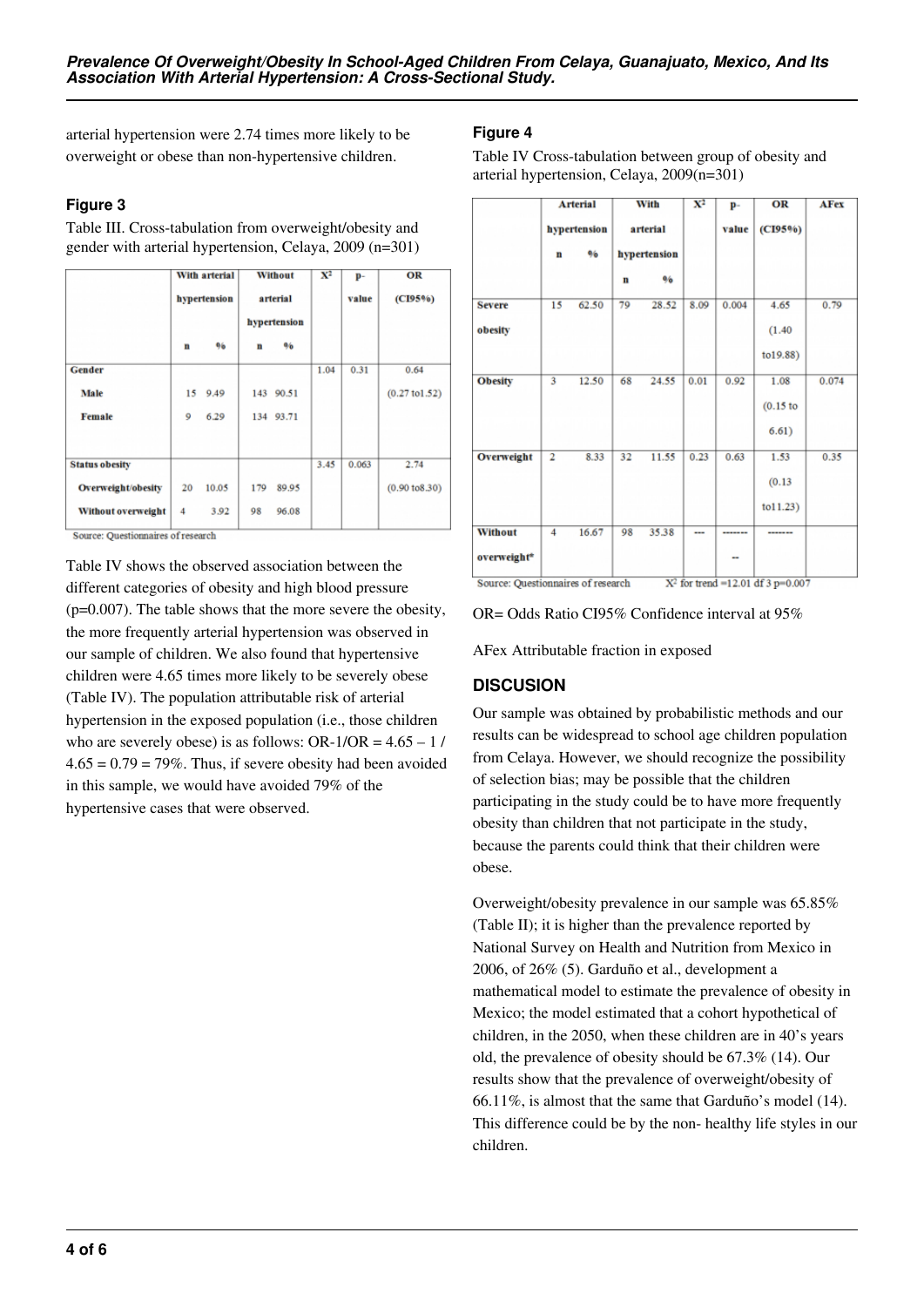Halabe (15) estimated that prevalence of arterial hypertension in Mexican children was 1%, but in our sample, the prevalence was 7.97%. Our findings agree with the OMS' affirmation (10): "obesity is a risk factor for arterial hypertension". We found that children with severe obesity had higher prevalence of arterial hypertension than children with obesity or overweight.

Using attributable fraction in exposed, we estimated that the number of cases of hypertensive children should be diminishing considerably, if less children were obeses.

# **CONCLUSION**

We found a prevalence of overweight/obesity higher than two times at the prevalence from 26% reported in the National Survey on Health and Nutrition in Mexico (5), confirming the worrying situation of the epidemic of obesity in Mexico. In addition, our sample had high prevalence of arterial hypertension compared with that reported by Halabe (15).

Because the high prevalence of both conditions in these children, there is probable that experiencing diseases, that in the future, impact in the quality of life and premature death, if they do not take the appropriate changes to control obesity.

It is important that community of Public Health design and apply interventions to improve the hemodynamic conditions in obese children and control overweight and obesity in Mexico and in the World. We should design interventions to help at children to improve life styles now and in the future.

# **ACKNOWLEDGEMENTS**

We wish to thank PROMEP at the Mexican Ministry of Education for supporting this research with the PROMEP/103.5/08/5163 award. We also want to recognize the data collection help provided by Mirna Natali Vega Casillas and Dulce María Soria Lara, both students pursuing Bachelor's Degrees in Nutrition.

## **References**

1. Martorell R. Results and implications of the INCAP follow-up study. J Nutr 1995; 125: 1127S-1138S. 2. Popkin B. An overview on the nutrition transition and its health implications: The Bellagio meeting. Public Health Nutr 2002; 5(1A): 93-103. 3. Satcher D. CDC's 60th anniversary; Director's perspectiva. MMWR 2007; 56:579-82. 4. Calzada R. Prevalence and etiopathogeny. In: Calzada R, ed: Obesity in children and adolescents. Editores de Textos Mexicanos, México, D.F, 2003, pp 1-7. (In Spanish) 5. Olaiz-Fernández G, Rivera-Dommarco J, Shamah-Levy T, Rojas R, Villalpando-Hernandez S, Hernandez Avila M, Sepúlveda-Amor J. National Survey on Health and Nutrition 2006. Instituto Nacional de Salud Pública, Cuernavaca, Mexico, 2006. (In Spanish). 6. Ogden CL, Carroll MD, Curtin RL, McDowell MA, Tabak CJ, Flegal KM. Prevalence of overweight and obesity in the United States, 1999—2004. JAMA 2006; 295:1549-55. 7. Fanghänel SG. Obesity: main problem of health in the new century. Rev Endocrinol Nutr 2001; 9:48. 8. Falkner B. Hypertension in children and adolescents: epidemiology and natural history. Pediatr Nephrol 2010;25: 1219-1224. 9. Din-Dzietham R, Liu Y, Bielo M-V,Shamsa F. High blood pressure trends in children and adolescents in national surveys 1963 to 2002. Circulation 2007;116: 1488-1496. 10. Gezairy H. Foreword.. In: Huzein Khatib OMN, Sayed M, eds. Clinical Guidelines for the management of hypertension.Regional Office for the Eastern Mediterranean, El Cairo World Health Organization, 2005, pp 5-6. 11. Centro de investigación en salud poblacional. Dirección de informática. Instituto Nacional de Salud Pública. Encuesta SNUT. Instituto Nacional de Salud Pública. 2003 (http://www.insp.mx/snut2003/snut2003.php) (Accessed January 19th, 2011). 12. Barron C. Controversies to establish the diagnosis. In: Calzada R, ed: Obesity in children and adolescents. Editores de Textos Mexicanos, México, D.F., 2003, pp 99-120. (In Spanish)

13. National High blood pressure education program working on high blood pressure in children and adolescents. Pediatrics 2004; 114: 555-576.

14. Garduño J, Morales G, Martinez S, Contreras I, Flores S, Granados V, Rodriguez E, Muñoz O. An overview since health services to nutrition in Mexican childhood. III. Economic and health burden of obesity in Mexican children. Proyecciones a largo plazo. Bol Med Hosp Infant Mex 2008; 65:49-56. (In Spanish).

15. Halabe A. Arterial hypertension in childhood: importance of measure arterial pressure in ambulatory care. Rev Fac Med UNAM 2002; 45: 245-7. (In Spanish).